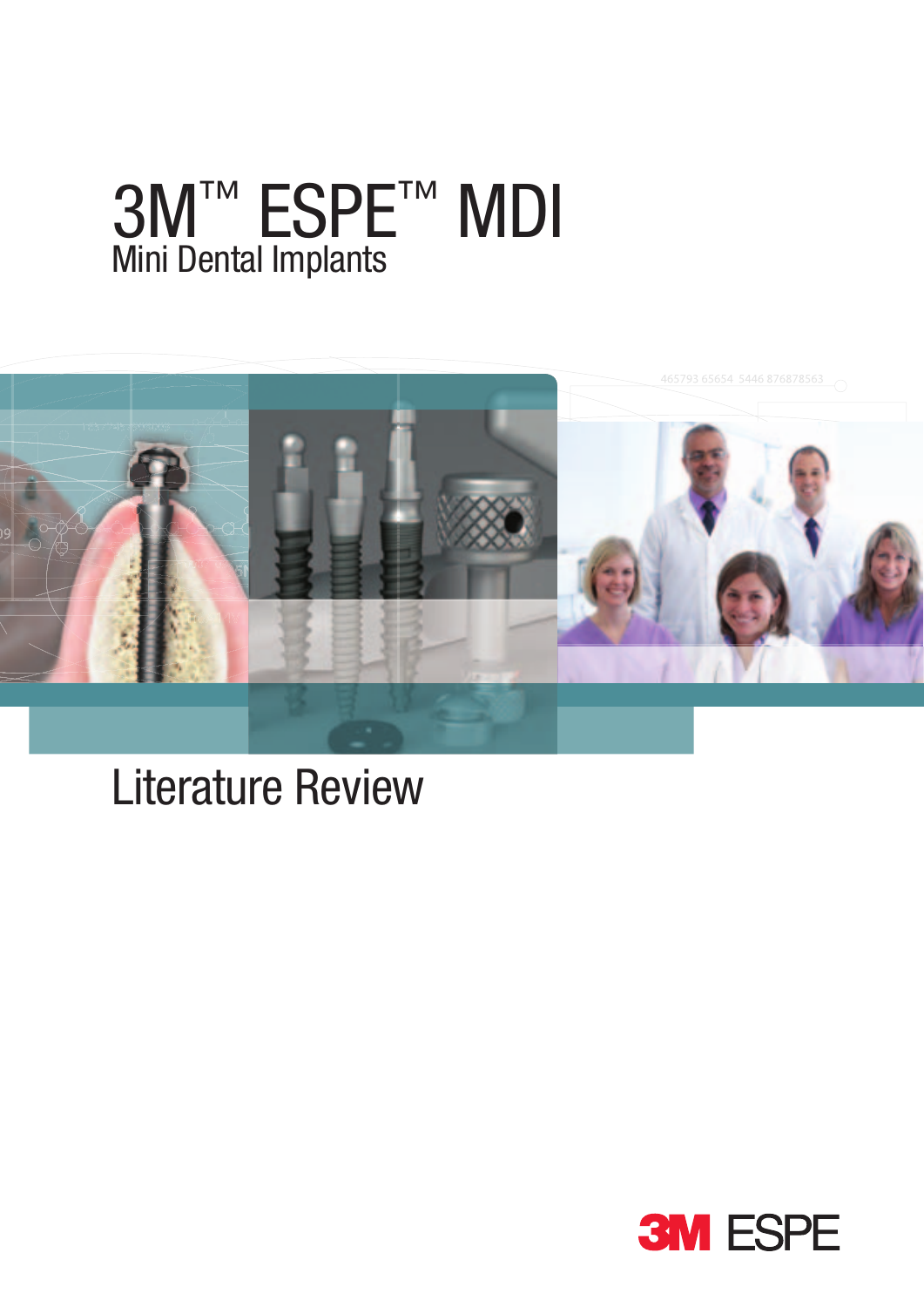## 3M<sup>™</sup> ESPE<sup>™</sup> MDI Mini Dental Implant (formerly IMTEC Sendax MDI) Denture Stabilization

### Literature Review June 2009

**Objective:** To review the published literature on MDI mini dental implants for use in stabilizing dentures.

**Key words:** MDI, mini dental implant, Sendax mini implant

**Database search:** Medline on Entrez PubMed. The search was run from 1995 through February 2009. No hand searching of literature was done.

**Inclusion criteria:** Published papers on clinical, histological or laboratory testing on MDI implants in refereed journals. English language papers only.

**Exclusion criteria:** Abstracts, unpublished data, studies evaluating a test methodology where MDI was used as a standardized or 'representative' material for the purpose tested.

**Validity of papers & weighting criteria:** Papers reporting clinical results were to be given the greatest emphasis. The findings in the included papers were not audited for statistical treatment of data.

**Results of search:** Nineteen papers were traced of which 13 fulfilled the inclusion criteria - these papers consisted of five clinical (in vivo) studies, one histology study, two laboratory (in vitro) testing reports and five review papers.

**Summary of findings:** The MDI Implant System has acceptable clinical performance appropriate for use as a denture stabilizing system in both the short and long term.

## Literature Review

The literature review was carried out following MEDDEV 2.12-2 Guidelines [1]. Both clinical and laboratory studies were found.

## Clinical Studies

Five studies [2,4-7] reporting on clinical evaluation of MDI mini dental implants used for denture stabilization were retrieved and one report on a survey of clinical use of MDI in denture cases [8].

Bulard and Vance [2] reported retrospective data on MDI implants placed in five different clinics. The researchers used Albrektsson's criteria [3] to establish success or failure of the implants. The criteria included:

- Absence of pain, infection or paresthesia
- Immobile implants
- No radiolucency apparent on radiographs
- 85% success rate at 5 years and 80% success rate at the end of 10 years

Some subjects were excluded from the study including patients with diabetes or psychological problems

A total of 1029 implants were evaluated over 4 months to 8 years. Failure rates from the different clinics varied between 6% and 31% with an average of 13.6%. The researchers commented that the clinic with the high failure rate of 31% had not been accurately following the instructions for use for placement of the implants. Comparing the actual number of case failures with the number of implant failures showed that there were substantially fewer case failures. As the authors pointed out, one MDI failure did not necessarily mean a case failure. A failed MDI could be immediately removed and replaced, or it may be considered unnecessary for the desired stabilization and function of the prosthesis. The researchers reported an 8.8% failures rate and considered that MDI is effective for long term denture stabilization.

Ahn et al [4] placed 27 MDI mini dental implants in the mandible of 11 edentulous patients. Twenty five of the implants were MDI 1.8mm diameter, and two were Intra-Lock (International Inc, Fl) 2.0mm diameter. The mini implants were placed to act as transitional stabilization implants to give temporary support to an immediate full lower denture while the conventional implants and bone graft areas required in these patients were healing. All the mini implants were loaded immediately using the patients existing lower denture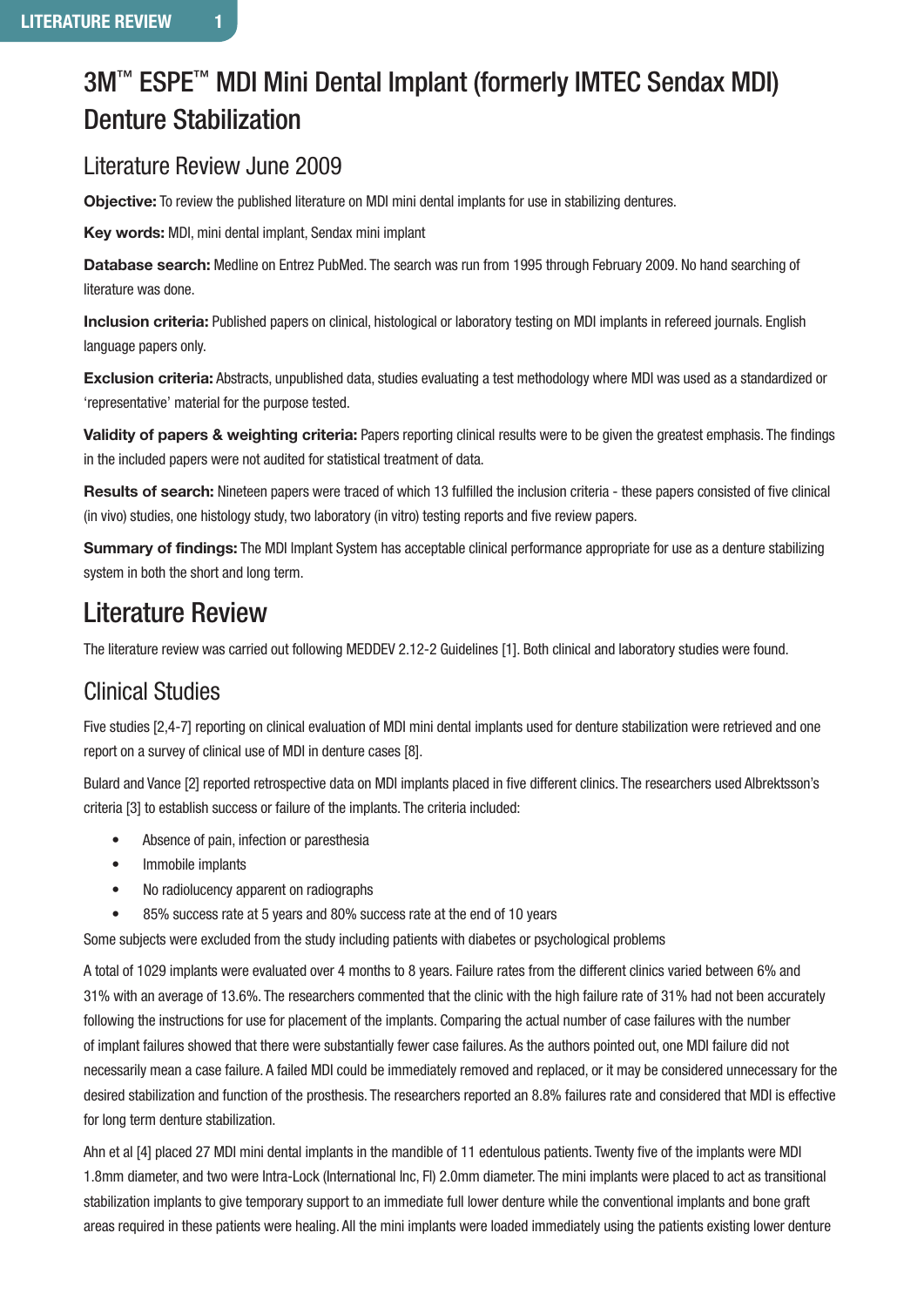modified to fit. One MDI fractured during placement, the other 26 implants remained stable and in function until their removal on healing and exposure of the conventional implants at 21 weeks.

Griffitts and co-workers [5] placed 116 MDI in the anterior zone of the mandible to support full lower dentures in 30 patients. The implants were 1.8mm diameter. The patients were asked to complete a questionnaire pre-operatively and at five months postoperative. The responders were asked to rank comfort, retention, chewing and speaking ability; a score of 1 was poor; and 10 indicated excellent. One hundred thirteen of the MDI remained stable giving a 97.4% success rate. Twenty four patients responded to the questionnaire. The greatest improvement noted was for retention, rated as 1.7 (sd=0.4) pre-operatively and 9.6 (0.4) post-operatively. Comfort was 2.2 (0.6) pre-operative and 9.4 (0.5) post-operative, and chewing ability improved from 2.3 pre-operative to 9.3 postoperative. The authors also carried out a cost comparison between MDI and a conventional implant (Sterioss, Nobel Biocare, Sweden). The total cost for the MDI was \$262, and for the conventional implant \$924, the cost of four MDI implants being equivalent to one conventional implant in 2005. The researchers were of the opinion that patient satisfaction level was high enough to make the MDI procedure more cost effective.

Shatkin et al [6] carried out a retrospective evaluation of 2514 MDI implants in 531 patients over 5.5 years with a mean duration of 2.9 years. MDI 2.4 and 1.8mm diameter implants were placed to support removable full and partial upper and lower dentures, and fixed partial upper and lower dentures. There was an overall failure rate of 6% with significantly more implants failing in the maxilla than in the mandible; the average time to failure was 6.4 months. Implant survival rates for various types of denture are given in

#### **Table 1:**

| Type prosthesis       | <b>Survival rate</b> |
|-----------------------|----------------------|
| Full lower denture    | 95%                  |
| Full upper denture    | 83%                  |
| Partial lower denture | 93%                  |
| Partial upper denture | 92%                  |

The authors considered that repeated forces of denture insertion and removal may have a tendency to disrupt the process of osseointegration however the overall implant survival rate was 94%. The authors commented that this rate of survival was likely due to the minimally invasive surgical approach which preserved the peri and endosteal blood supply. The flapless surgical technique also resulted in decreased postoperative discomfort for the patient, shortening the convalescent period.

Flanagan [7] published a case report of three MDI implants placed in three mandibular extraction sockets and used to support a splinted fixed partial denture. The mini implants were immediately placed after extraction and allowed to heal for four months before fitting the lower partial denture. The case was followed for two years. The fixed partial lower denture was considered to be successful with no complications reported. There was no apparent bone loss on radiograph and no clinical signs of inflammation or mobility.

A survey of 200 clinicians who had placed MDI implants was carried out by CRA [8]. The average number of MDI placed per clinician was 43 with a range of 1 to 700. Eighty percent of responders stated that they had not done a flap procedure to place the implants; and that the majority of mini implants had been placed in edentulous patients to give increased retention to removable full and partial dentures. Failure in service was around 9% at 3.4 years.

#### Histology studies

Balkin et al [9] placed one MDI implant of 1.8mm diameter in each of two patients to act as transitional supporting implants for lower dentures. The MDIs were trephined out of the bone at four and five months. Histological evaluation showed that bone was in close adaptation to the MDI implant surfaces and vascular elements were apparent in the bone. The bone around the MDIs appeared to be healing, mature and well integrated into immediate function in the four to five month post-insertion period. The authors concluded that the MDI 1.8mm implant had the potential to become osseointegrated.

#### Laboratory studies

Two papers reported laboratory testing results for MDI implants. Karnie et al [10] investigated physical properties of two MDI implants, the Mini Transitional Implant (MTI) (Dentatus, New York) and MDI (3M ESPE). Flexural testing results are given in Table 2.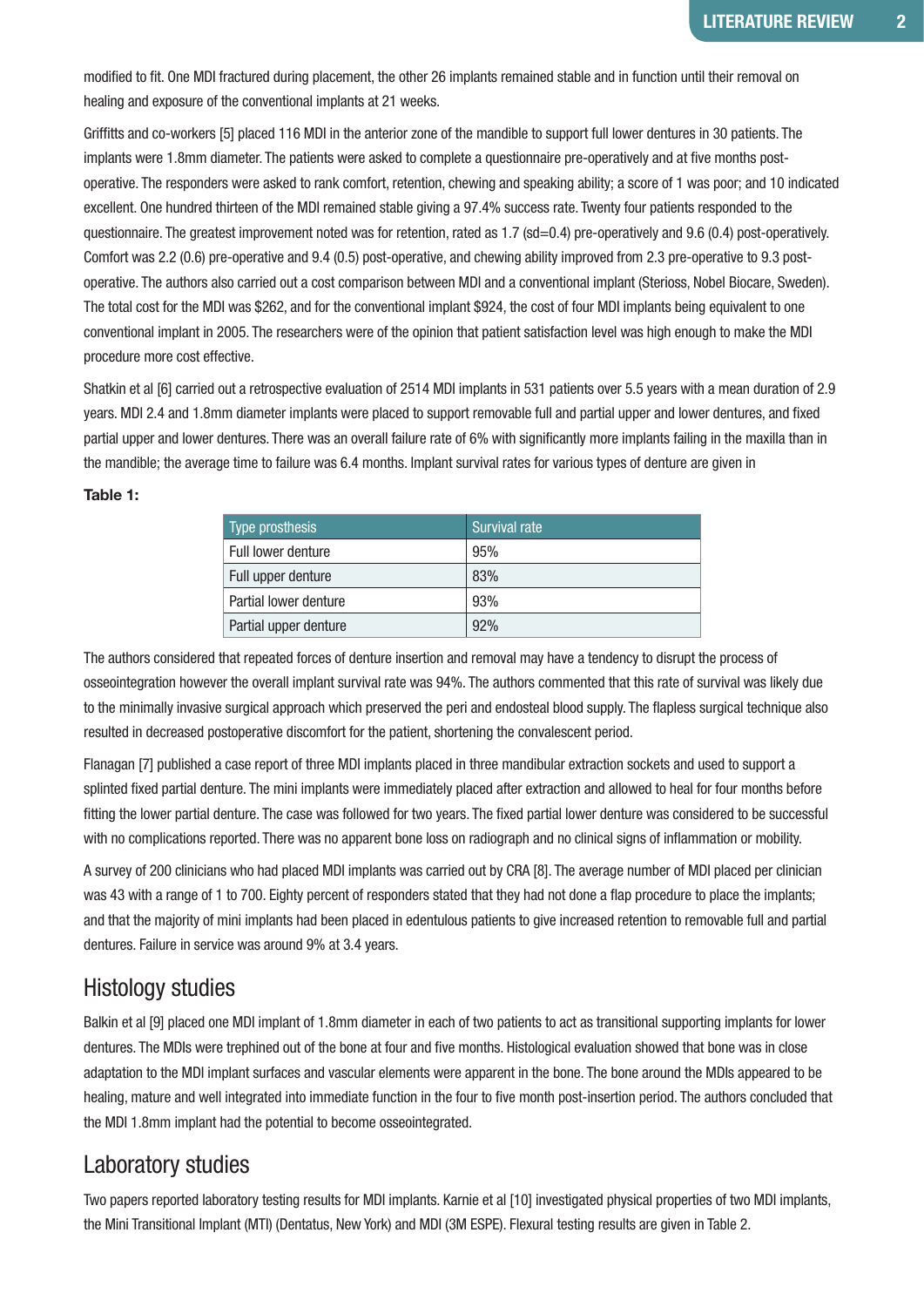#### **Table 2. Mean flexural strength values (sd)**

|  |            | Max strength N | <b>Proportion limit N</b> | Elastic modulus N/mm |
|--|------------|----------------|---------------------------|----------------------|
|  | <b>MDI</b> | 160.1 (25)     | 87.3 (26)                 | 156.9 (20)           |
|  | <b>MTI</b> | 68.6(6)        | 21.7(4)                   | 151.4 (20)           |

There was a statistically significant difference between MDI and MTI for maximum strength and proportional limit (p<0.01). There was no significant difference between the implants for elastic modulus. The authors considered that ductility of MTI implants would be generated by lower stresses than for MDI.

Adequate mechanical characteristics are needed for an implant to resist functional occlusal loads [11]. The authors [10] considered that a lateral force of 20N would cause around 0.1mm deformation of the implant. Both the MDI and MTI implants in this study were 1.8mm diameter. The estimated threshold stress that would not cause plastic deformation was estimated as being approximately 2.3 times greater for MDI than for MTI, in other words the MDI implant would be more resistant to biting forces and would be more difficult to bend.

Scanning electron microscopy of the implant surfaces showed that the MTI surface was smooth whereas the MDI had a microroughened surface from etching. Elemental analysis detected titanium in MTI and titanium, aluminum and vanadium in MDI. X-ray diffraction showed both implants to consist of alpha phase titanium at room temperature.

Ertugrul et al [12] reported on the effect of lateral forces on MDI implants 2.2mm diameter (now known as 2.4mm diameter) and 13mm length. The MDI implants were compared with a conventional implant (Brånemark, Nobel Biocare) 4mm diameter and 13mm length. Implants were embedded in a block mixture which was allowed to set.

Lateral forces were applied and discrepancies in the matrix were evaluated from radiographs taken every 5 minutes. Discrepancies were seen at 35 minutes with the MDI implant, the Brånemark implant demonstrated less mobility than the MDI.

#### **Discussion**

The MDI is a one-piece implant that does not require a separate abutment. This simplifies the restorative phase resulting in a reduced cost for the patient. The MDI implant is made of a titanium-aluminum-vanadium alloy for increased strength. The MDI was initially designed for temporary prosthetic stabilization during the healing phase of standard implants [13]. The MDI is also used for orthodontic anchorage [14] and temporary fixation of transplanted teeth [15]. Its success in these procedures has led to its use in long term fixed and removable dental prostheses [2,4,16-18]. Conventional implant treatment requires adequate bone width and interdental space. Augmentation procedures can be used to overcome these problems [19] but these techniques are complex and can cause post-operative pain and discomfort for the patient as well as incurring additional costs. The mini dental implant can be used in many such cases to overcome these kinds of limitations [19]. Although the mini dental implant has a reduced surface area compared with a conventional endosseous implant [20] histology has shown that the MDI implant undergoes osseointegration [9]. The percentage bone to implant contact for MDI is comparable to conventional implants [21]. The narrow diameter of the MDI allows a simplified insertion technique involving placement without raising a flap and immediate loading [21].

Suggested indications for use for MDI include [19] patients with inadequate bone width; older or medically compromised patients who would benefit from the preservation of blood flow to the implant area as a result of the flapless insertion technique; patients who wish to avoid extensive bone augmentation treatment. The relatively low cost of MDI enables the clinician to offer this treatment option to more patients [16,22].

The minimally invasive surgical insertion technique with the MDI brings greater postoperative comfort and decreased morbidity for the patient, allowing patients with health problems that preclude extensive surgical procedures the option of an implant [19]. This ease of placement of MDI is considered to be a safety factor in its use [16], the ability to avoid flap surgery aids in healing as the periosteum is left undisturbed [23,24]. Gingival healing is typically seen in 2 to 5 days [16].

After placement of the MDI a patient can have an immediate temporary denture fitted.

An extended healing period with MDI is usually not necessary [19].

One author [22] commented that there seem to be more indications for narrow diameter implants than for the standard diameter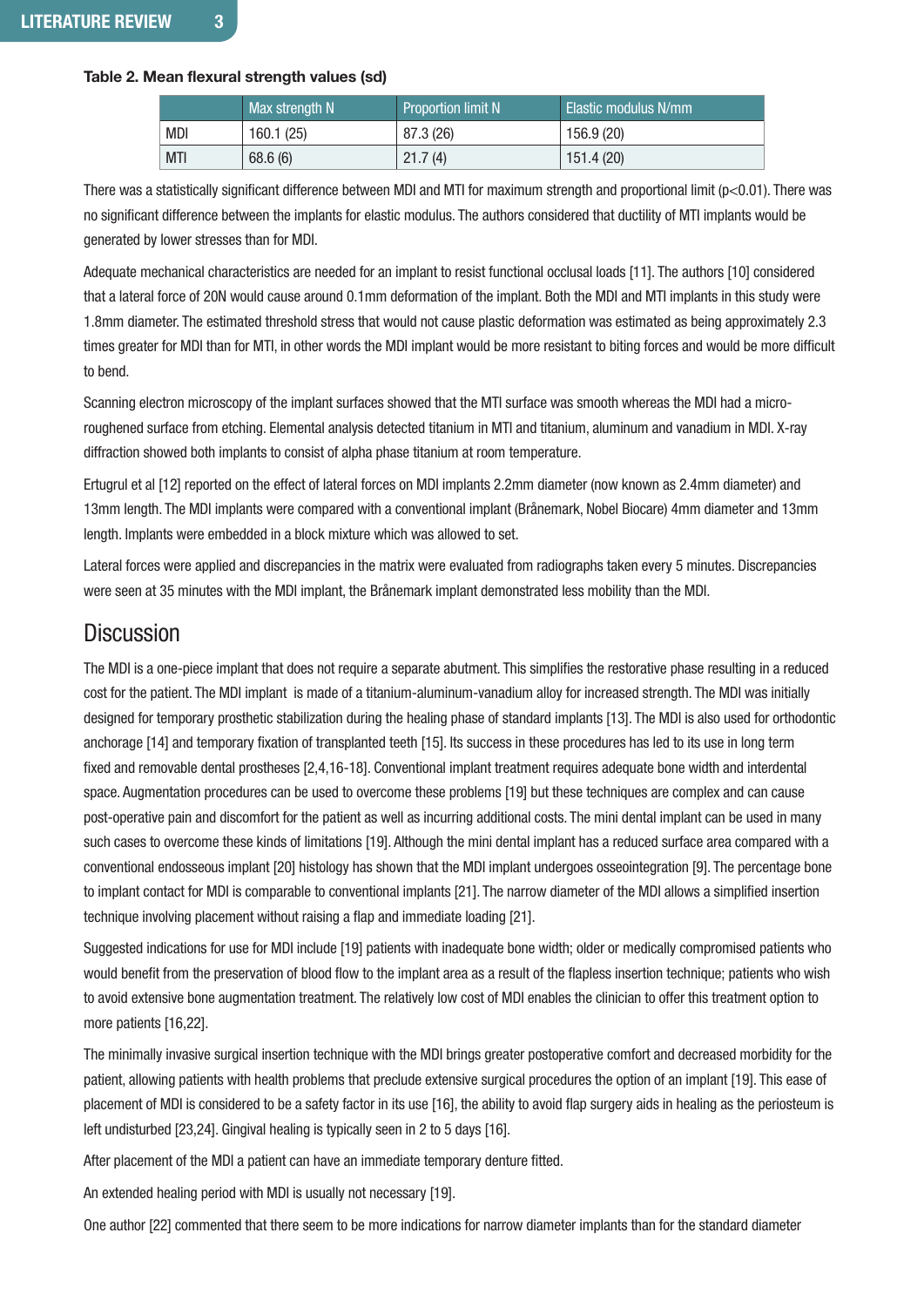(3.75mm). The mini dental implants are particularly useful in the edentulous arch with minimal remaining bone facio-lingually; they help to stabilize removable partial dentures by eliminating rocking and improving retention; and they offer extra support and retention for fixed partial dentures [22]. The pull-out strength of an implant has been shown to be based on its length rather than its diameter [25]. The surface area of five MDI implants is considered to be equivalent to two traditional 3.75mm implants of equal length [16]. In the edentulous arch multiple mini dental implants are considered to be more stable than two standard implants. The arch distribution of multiple MDI's will better offset any fulcrum or tipping problems that can occur with two conventional implants positioned at the canine area [16].

The MDI mini dental implant is available with either an O-ball head for use with removable or fixed dentures, or a square head for fixed prostheses or retrofitting a poorly adapted partial denture [16]. The O-ball is considered to act as a shock absorber [2]. The MDI is manufactured as a standard thread 1.8mm diameter, and with a modified thread and 2.4mm diameter. It comes in four lengths – 10mm, 13mm, 15mm and 18mm. The clinician should always select the longest possible MDI for the available bone to maximize stability [25]. An absence of excessive micromotion at the bone-implant interface is required to enable the osseointegration process [26-28]. It is thought that there is a critical threshold of micromotion above which a fibrous encapsulation process occurs rather than osseointegration [29] possibly around 100μ [27].

#### Summary of findings

The MDI 'mini dental implant' system has acceptable clinical performance appropriate for use as a dental endosseous implant for denture stabilization. The MDI mini dental implant system offers an acceptable risk when used clinically under the intended conditions, and for the intended purpose, by a dentist with the respective knowledge, experience and state of the art education.

#### **Conclusion**

It can be concluded that use of the MDI mini dental implant system for denture stabilization involves low risk, and that the benefit of use of the MDI mini dental implant system outweighs this low risk.

Ros Rondall

Ros Randall PhD, MPhil, BChD Clinical Research Manager 3M ESPE St Paul, MN, USA June 2009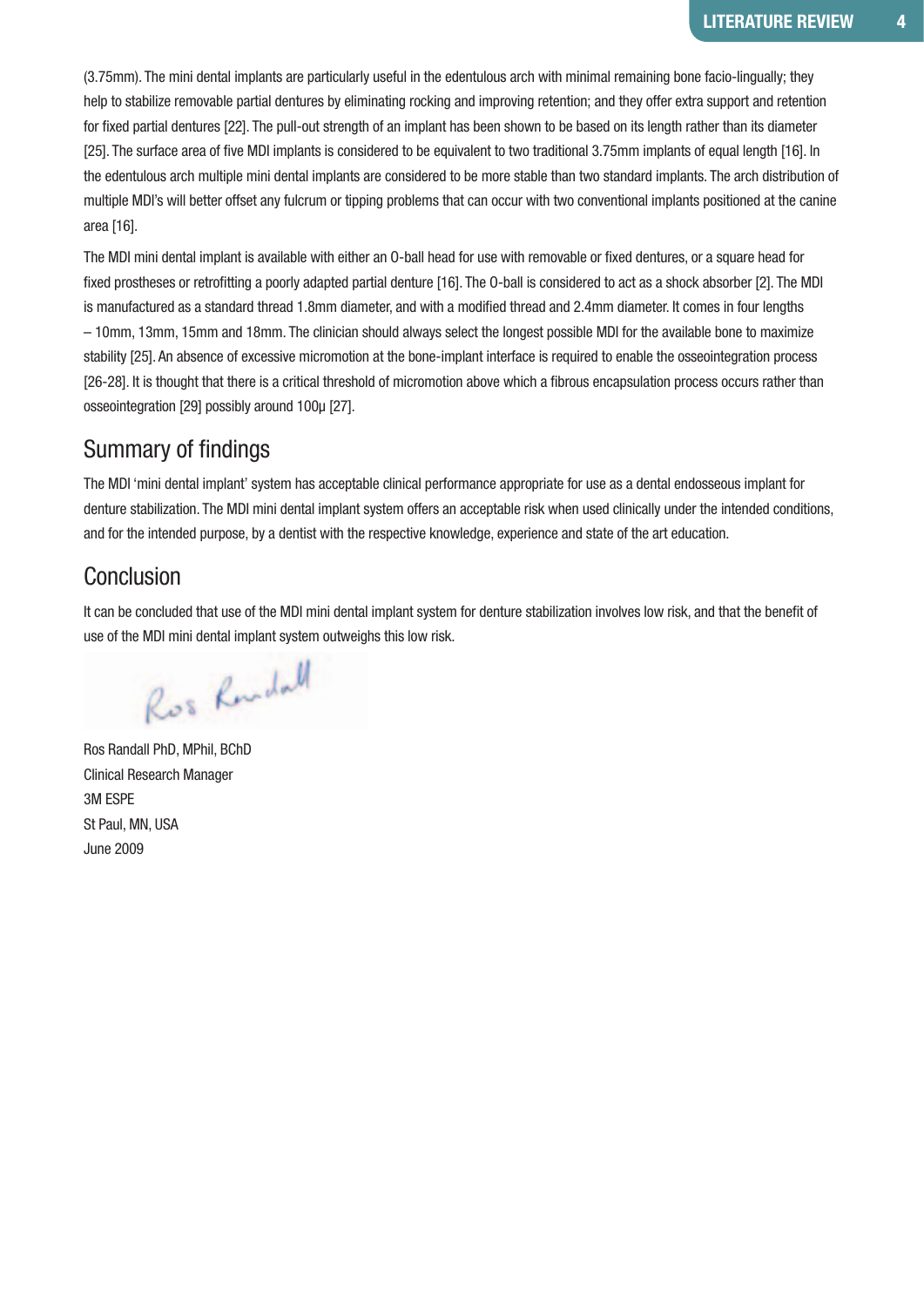### **References**

[1] European Commission DG Enterprise Directorate G. Medical Devices: Guidance document MEDDEV 2.12-2. May 2004.

[2] Bulard RA, Vance JB. Multi-clinic evaluation using mini-dental implants for long-term denture stabilization: A preliminary biometric evaluation. Compendium 2005; 26: 892-897.

[3] Albrektsson T, Zarb G, Worthington P, Eriksson AR. The long-term efficacy of currently used dental implants: A review and proposed criteria of success. Int J Oral Maxillofac Implants 1986; 1: 11-25.

[4] Ahn M-R, An K-A, Choi J-H, Sohn D-S. Immediate loading with mini dental implants in the fully edentulous mandible. Implant Dent 2004; 13: 367-372.

[5] Griffitts TM, Collins CP, Collins PC. Mini dental implants: An adjunct for retention, stability, and comfort for the edentulous patient. Oral Surg Oral Med Oral Pathol Oral Radiol Endod 2005; 100: E81-84.

[6] Shatkin TE, Shatkin S, Oppenheimer BD, Oppenheimer AJ. Mini dental implants for long-term fixed and removable prosthetics: A retrospective analysis of 2514 implants placed over a five-year period. Compendium 2007; 28: 36-41.

[7] Flanagan D. Immediate placement of multiple mini dental implants into fresh extraction sites: A case report. J Oral Implantol 2008; 34: 107-110.

[8] Christensen GJ. Mini implants: God or bad for long-term service? J Esthet Dent 2008; 20: 343-348.

[9] Balkin BE, Steflik DE, Naval F. Mini-dentasl implant insertion with the auto-advance technique for ongoing applications. J Oral Implantol 2001; 27: 32-37.

[10] Karnie T, Nagata M, Ban S. Comparison of the mechanical properties of two prosthetic mini-implants. Implant Dent 2004; 13: 251- 256.

[11] Binon PP. The effect of implant / abutment hexagonal misfit on screw joint stability. Int J Prosthodont 1996; 9: 149-160.

[12] Ertugrul HZ, Pipko DJ. Measuring mobility of two implant fixtures of different configurations: An in vitro study. Implant Dent 2006; 15: 290-297.

[13] Sendax VI. Mini-implants as adjuncts for transitional prostheses. Dental Implantol Update 1996; 7: 12-15.

[14] Kanomie R. Mini-implant for orthodontic anchorage. J Clin Orthod 1997;31: 763- 767.

[15] Nagata M, Nagata S. Mini-implant is effective as a transitional fixation anchorage for transplantation of teeth. Japan J Cons Dent 2002; 45: 69-73.

[16] Englsh CE, Bohle GC. Diagnostic, procedural, and clinical issues with the Sendax mini dental implants. Compendium 2003; 24 (Suppl 1): 1-23.

[17] Shatkin TE, Shatkin S, Oppenhemer AJ. Mini dental implants for the general dentist: A novel technical approach for small-diameter implant placement. Compendium 2003; 24 (Suppl 1): 26-34.

[18] Mazor Z, Steigmann M, Leshern R, Peleg M. Mini-implants to reconstruct missing teeth in severe ridge deficiency and small interdental space: A five year case series. Implant Dent 2004; 12; 336-341.

[19] Choi R. Incorporating mini-implants within the general dental practice. Pract Proc Aesth Dent 2007; 19 (Suppl): 1-5.

[20] Siddiqui AA, Sosvicka M, Goetz M. Use of mini implants for replacement and immediate loading of two single-tooth restorations: A clinical case report. J Oral Implantol 2006; 32: 82-86.

[21] Simon H, Caputo AA. Removal torque of immediately loaded transitional endosseous implants in human subjects. Int J Oral Maxillofac Implants 2002; 17: 839-845.

[22] Christensen GJ. The 'mini implant' has arrived. J Am Dent Assoc 2006; 137: 387- 390.

[23] Gibney JW. Minimally invasive implant surgery. J Oral Implantol 2001; 27: 73-76.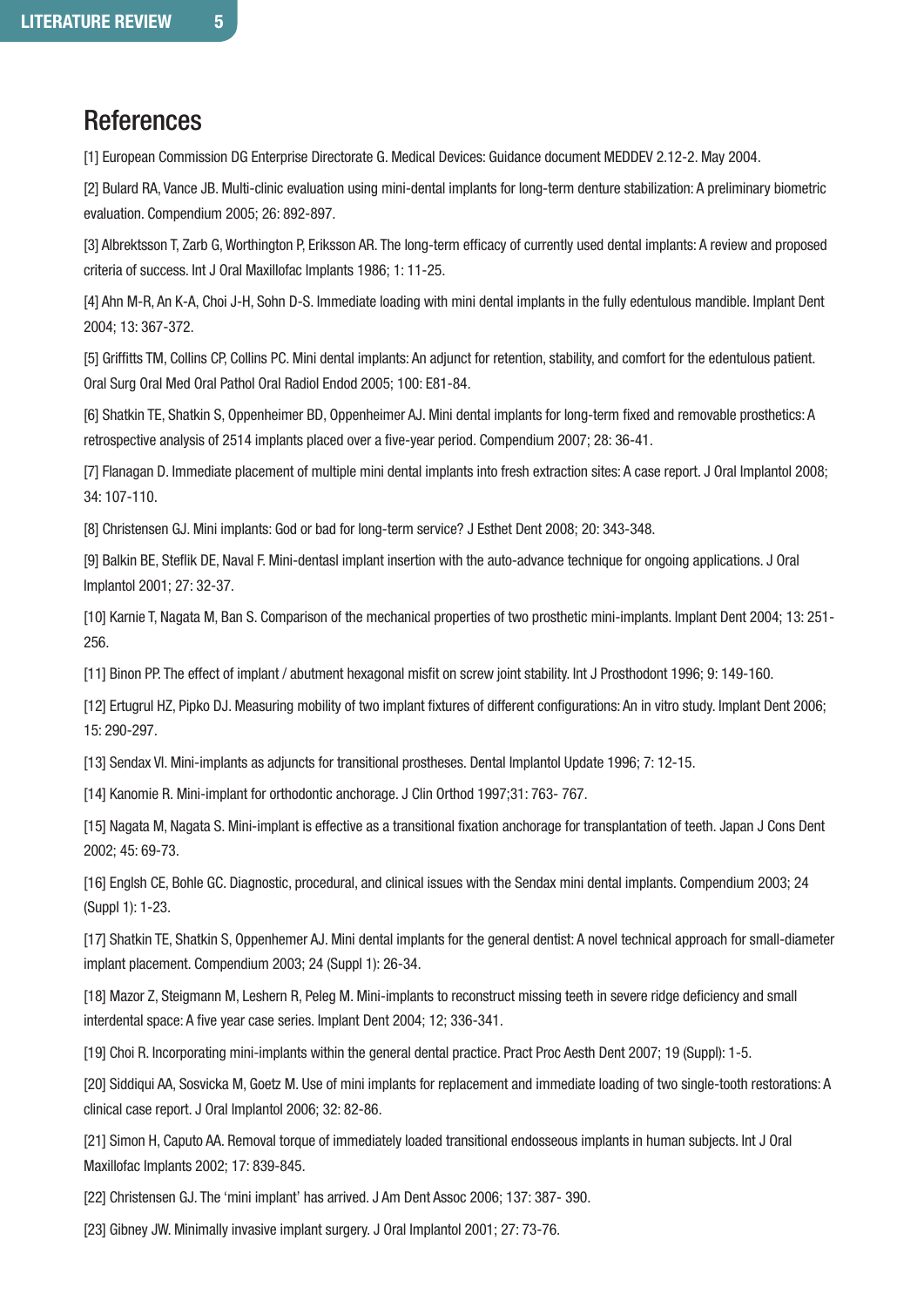[24] Campelo LD, Camara JR. Flapless implant surgery: A 10-year clinical retrospective analysis. Int J Maxillofac Implants 2002; 17: 271-276.

[25] Block MS, Delgado A, Fontenot MG. The effect of diameter and length of hydroxyapatite-coated dental implants on ultimate pullout force in dog alveolar bone. J Oral Maxillofac Surg 1990; 48: 174-178.

[26] Brunski JB. Biomechanical factors affecting the bone-dental implant interface. Clin Mater 1992; 10: 153-201.

[27] Brunski JB. In vivo bone response to biomechanical loading at the bone/dental implant interface. Adv Dent Res 1999; 13: 99-119.

[28] Brunski JB, Pules DA, Nanci A. Biomaterials and biomechanics of oral and maxillofacial implants: Curent status and future developments. Int J Oral Maxillofac Implants 2000; 15: 15-46.

[29] Szmukler-Moncler S, Salama H, Reingewritz Y, Dubruille JH. Timing of loading and effect of micromotion on bone-dental implant interface: Review of experimental literature. J Biomed Mater Res 1998; 43: 192-203.